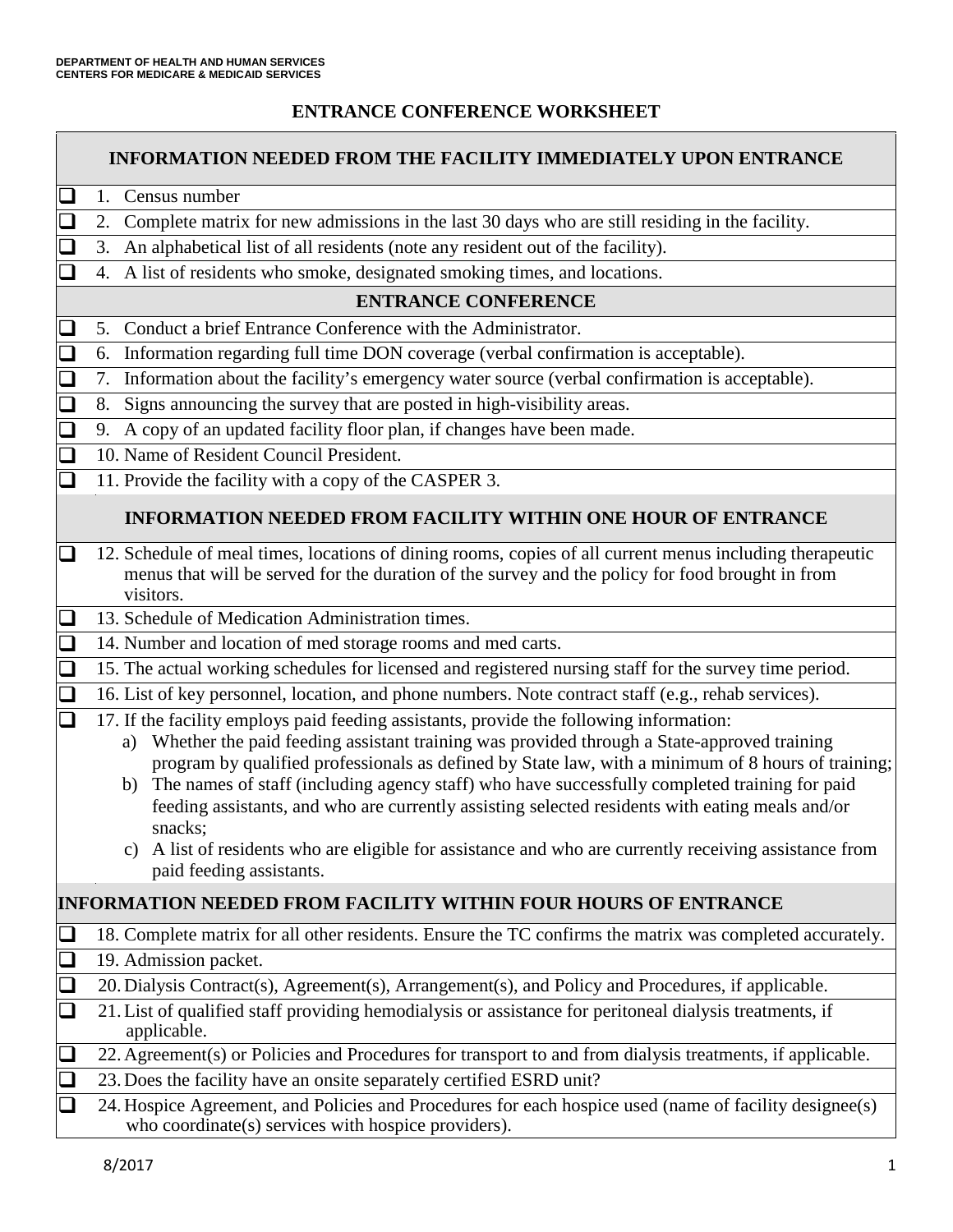## **ENTRANCE CONFERENCE WORKSHEET**

|        | 25. Infection Prevention and Control Program Standards, Policies and Procedures, and Antibiotic<br>Stewardship Program.                                                                                                                                                                                                                                                                 |  |  |  |
|--------|-----------------------------------------------------------------------------------------------------------------------------------------------------------------------------------------------------------------------------------------------------------------------------------------------------------------------------------------------------------------------------------------|--|--|--|
|        | 26. Influenza / Pneumococcal Immunization Policy & Procedures.                                                                                                                                                                                                                                                                                                                          |  |  |  |
|        | 27. QAA committee information (name of contact, names of members and frequency of meetings).                                                                                                                                                                                                                                                                                            |  |  |  |
|        | 28. QAPI Plan.                                                                                                                                                                                                                                                                                                                                                                          |  |  |  |
| $\Box$ | 29. Abuse Prohibition Policy and Procedures.                                                                                                                                                                                                                                                                                                                                            |  |  |  |
| $\Box$ | 30. Description of any experimental research occurring in the facility.                                                                                                                                                                                                                                                                                                                 |  |  |  |
| $\Box$ | 31. Facility assessment.                                                                                                                                                                                                                                                                                                                                                                |  |  |  |
| $\Box$ | 32. Nurse staffing waivers.                                                                                                                                                                                                                                                                                                                                                             |  |  |  |
| $\Box$ | 33. List of rooms meeting any one of the following conditions that require a variance:<br>Less than the required square footage<br>$\bullet$<br>More than four residents<br>Below ground level<br>No window to the outside.<br>No direct access to an exit corridor                                                                                                                     |  |  |  |
|        | <b>INFORMATION NEEDED BY THE END OF THE FIRST DAY OF SURVEY</b>                                                                                                                                                                                                                                                                                                                         |  |  |  |
|        | 34. Provide each surveyor with access to all resident electronic health records - do not exclude any<br>information that should be a part of the resident's medical record. Provide specific information on<br>how surveyors can access the EHRs outside of the conference room. Please complete the attached form<br>on page 4 which is titled "Electronic Health Record Information." |  |  |  |
|        | <b>INFORMATION NEEDED FROM FACILITY WITHIN 24 HOURS OF ENTRANCE</b>                                                                                                                                                                                                                                                                                                                     |  |  |  |
|        | 35. Completed Medicare/Medicaid Application (CMS-671).                                                                                                                                                                                                                                                                                                                                  |  |  |  |
|        | 36. Completed Census and Condition Information (CMS-672).                                                                                                                                                                                                                                                                                                                               |  |  |  |
|        | 37. Please complete the attached form on page 3 which is titled "Beneficiary Notice - Residents"<br>Discharged Within the Last Six Months".                                                                                                                                                                                                                                             |  |  |  |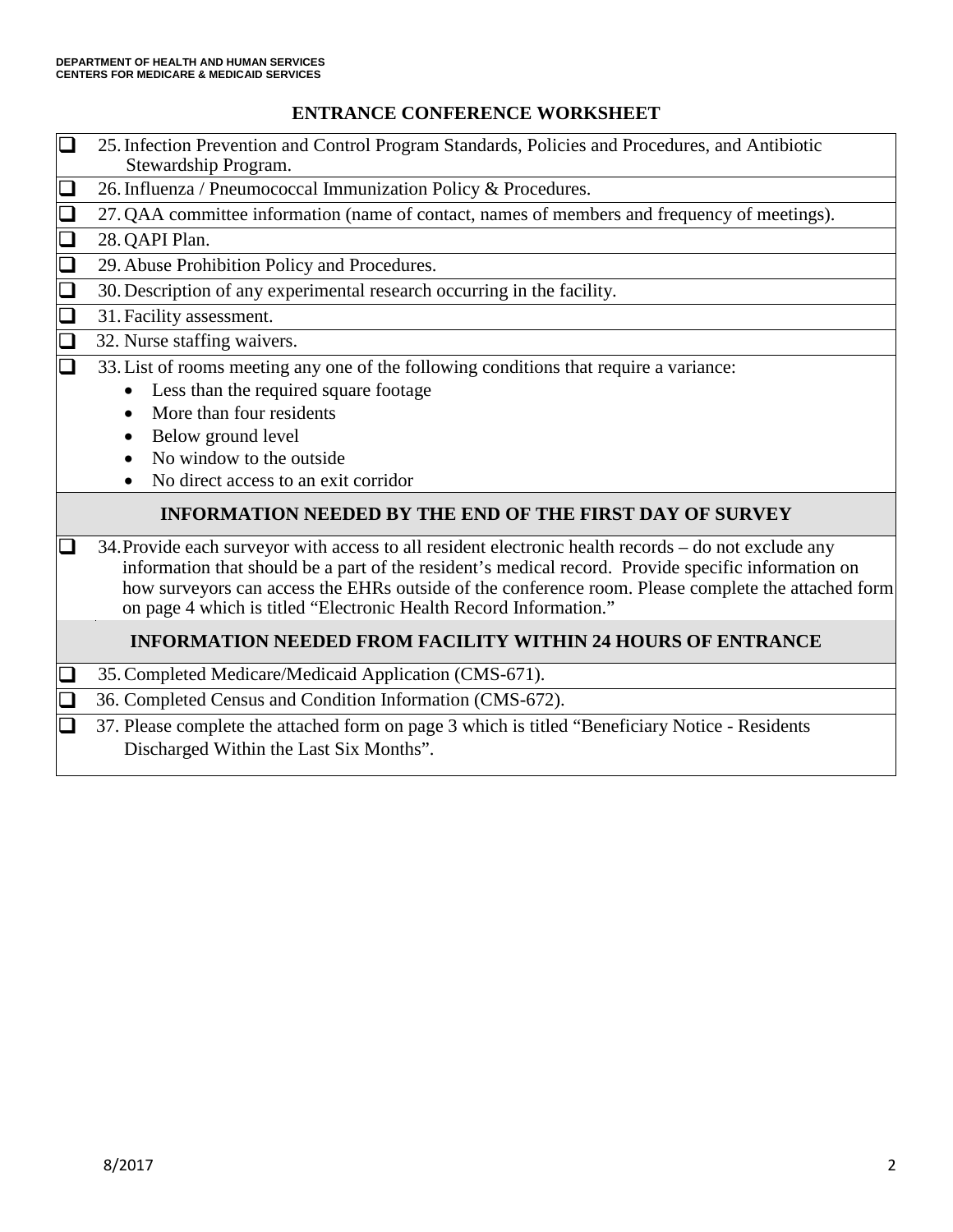### **ENTRANCE CONFERENCE WORKSHEET**

## **Beneficiary Notice - Residents Discharged Within the Last Six Months**

**Please complete and return this worksheet to the survey team within 24 hours. Please provide a list of residents who were discharged from a Medicare covered Part A stay with benefit days remaining in the past 6 months. Please indicate if the resident was discharged home or remained in the facility. (Note: Exclude beneficiaries who received Medicare Part B benefits only, were covered under Medicare Advantage insurance, expired, or were transferred to an acute care facility or another SNF during the sample date range).** 

| <b>Resident Name</b> | <b>Discharge</b><br>Date | Discharged to:          |                             |
|----------------------|--------------------------|-------------------------|-----------------------------|
|                      |                          | <b>Home/Lesser Care</b> | <b>Remained in facility</b> |
| 1.                   |                          |                         |                             |
| $\overline{2}$ .     |                          |                         |                             |
| $\overline{3}$ .     |                          |                         |                             |
| 4.                   |                          |                         |                             |
| $\overline{5}$ .     |                          |                         |                             |
| $\overline{6}$ .     |                          |                         |                             |
| $\overline{7}$ .     |                          |                         |                             |
| 8.                   |                          |                         |                             |
| 9.                   |                          |                         |                             |
| 10.                  |                          |                         |                             |
| 11.                  |                          |                         |                             |
| 12.                  |                          |                         |                             |
| 13.                  |                          |                         |                             |
| 14.                  |                          |                         |                             |
| 15.                  |                          |                         |                             |
| 16.                  |                          |                         |                             |
| 17.                  |                          |                         |                             |
| 18.                  |                          |                         |                             |
| 19.                  |                          |                         |                             |
| $\overline{20}$ .    |                          |                         |                             |